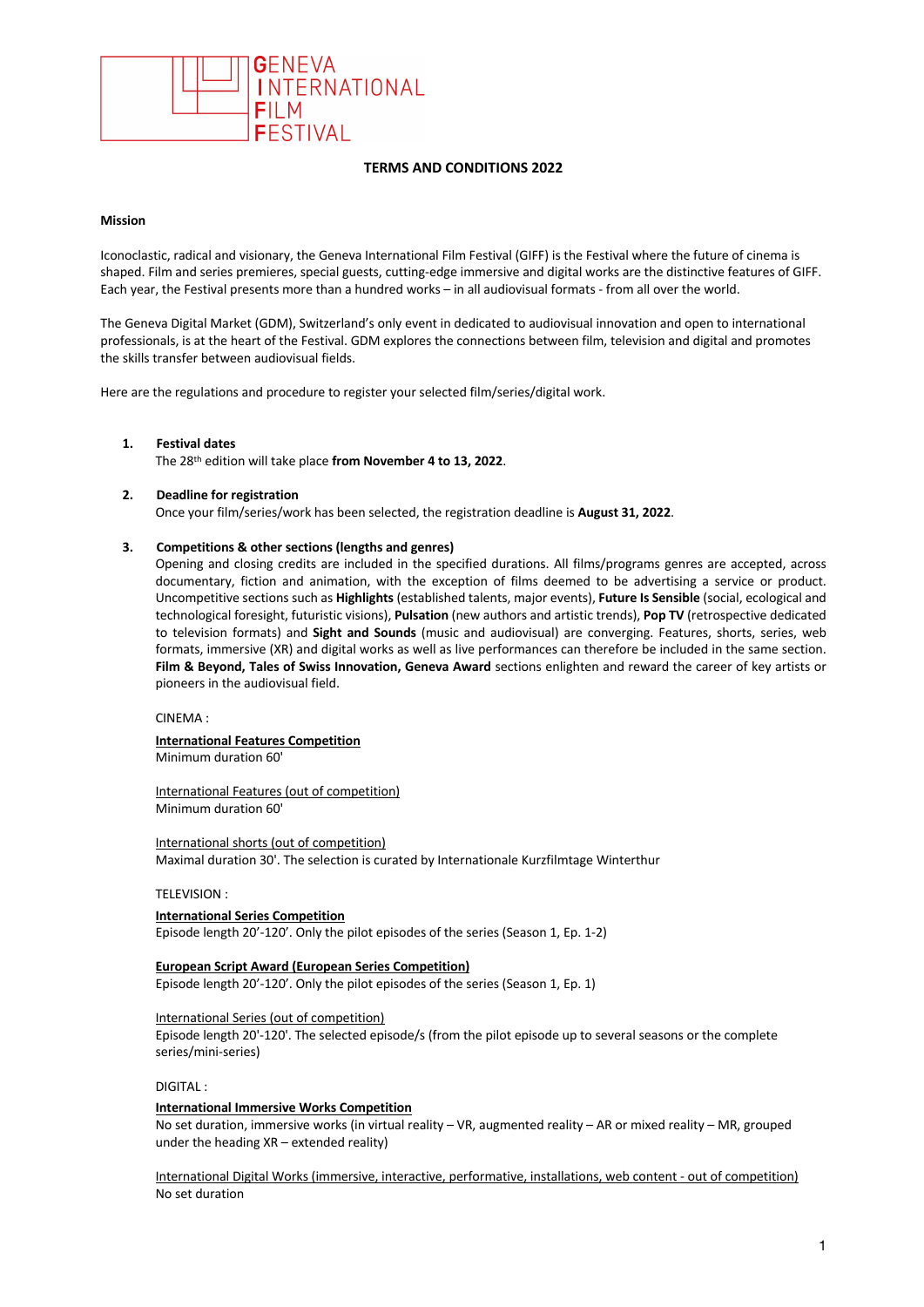

# **4. Entry requirements**

- a) Works must be produced **in 2021-2022** (except the tribute programs and retrospectives);
- b) for **competitive** films/series/works, we require at least **Swiss premieres**. Features films, series and immersive works entered cannot have been shown/screened/broadcast (on non-encrypted Swiss TV channels, free access web platforms, cinemas, festivals and public events) in Switzerland before **November 14, 2022**;
- c) Once the registration is complete, no film/series/work can be pulled from the festival program. However, the Festival retains the right to pull out a work if it does not meet the requirements stated.

# **5. Accepted formats**

Feature films: DCP (24 or 25 fps)

Short films: Digital File (Quicktime, Apple Pro Res 422, 100Mbit/s limited, 25 fps) or DCP (24 or 25 fps)

series: Digital File (Quicktime, Apple Pro Res 422, 100Mbit/s limited, 25 fps) or DCP (24 or 25 fps)

Immersive works: Digital File compatible with virtual reality headset, augmented or mixed reality devices (subject to technical and spatial possibilities)

Digital works: Digital File and any other required device (subject to technical and spatial possibilities)

Web content: Digital File (Quicktime, Apple Pro Res 422, Max 10Gb, 50Mbit/s limited, 25 fps) or app compatible with smartphone, digital tablet and computer (subject to technical and spatial possibilities)

# **6. Registration guidelines**

The calls for entries for the next edition of the Festival are exclusively open to series, digital and immersive works (virtual reality, augmented reality and mixed reality). There is no call for submission for feature or short films. Selected films, series, music videos, web formats and digital works are registered online. If your work has been selected, you will receive a link to our online registration form. If that is not the case, please let us know immediately. Online registration generates a contract (the present Terms and Conditions) which you need to accept. For internal use, a screener copy of the final version of your film/work must be provided as soon as possible, via a downloadable link or file transfer (Vimeo, Dropbox, WeTransfer Filemail...).

# **7. Print traffic (selected works)**

- a) IMPORTANT: when you send us your final projection copy, a **pro forma invoice** must be joined, with mention of the sender's name, work title, format, length, number of mediums (if several) and whether it's in colour or B/W;
- b) Incoming and outgoing shipping costs or customs fees for final projection copies of selected films/series/works are covered by the Festival, aslong asthey reach the Festival within the specified deadline. These copies will be returned to the sender only after the end of the Festival (allowing for exceptions when previously discussed);
	- Please send all material to: Geneva International Film Festival Print Traffic Maison des Arts du Grütli Rue Général Dufour 16 1204 Genève, Switzerland
- c) A screening copy (final copy for Festival projection) physical or dematerialized, must arrive at the Festival within the mentioned deadline, **by October 5, 2022** and must be made available **until November 14, 2022** (end of the event). If a single screening copy is programmed at the same time in other festivals/events, we must be informed of it as soon as you register the film/series/work, so that we can plan solutions and guarantee the best screening conditions;
- d) If the DCP copy is encrypted, one (1) KDM per projection must be made available for the duration of the Festival, as well as one (1) test KDM at an earlier date (for technical tests).

# **8. Insurance**

Insurance costs for the period between receipt and return of the film copies are covered by the Festival. In case of loss or damage during this period, the festival is only liable for the replacement value of the blank copies.